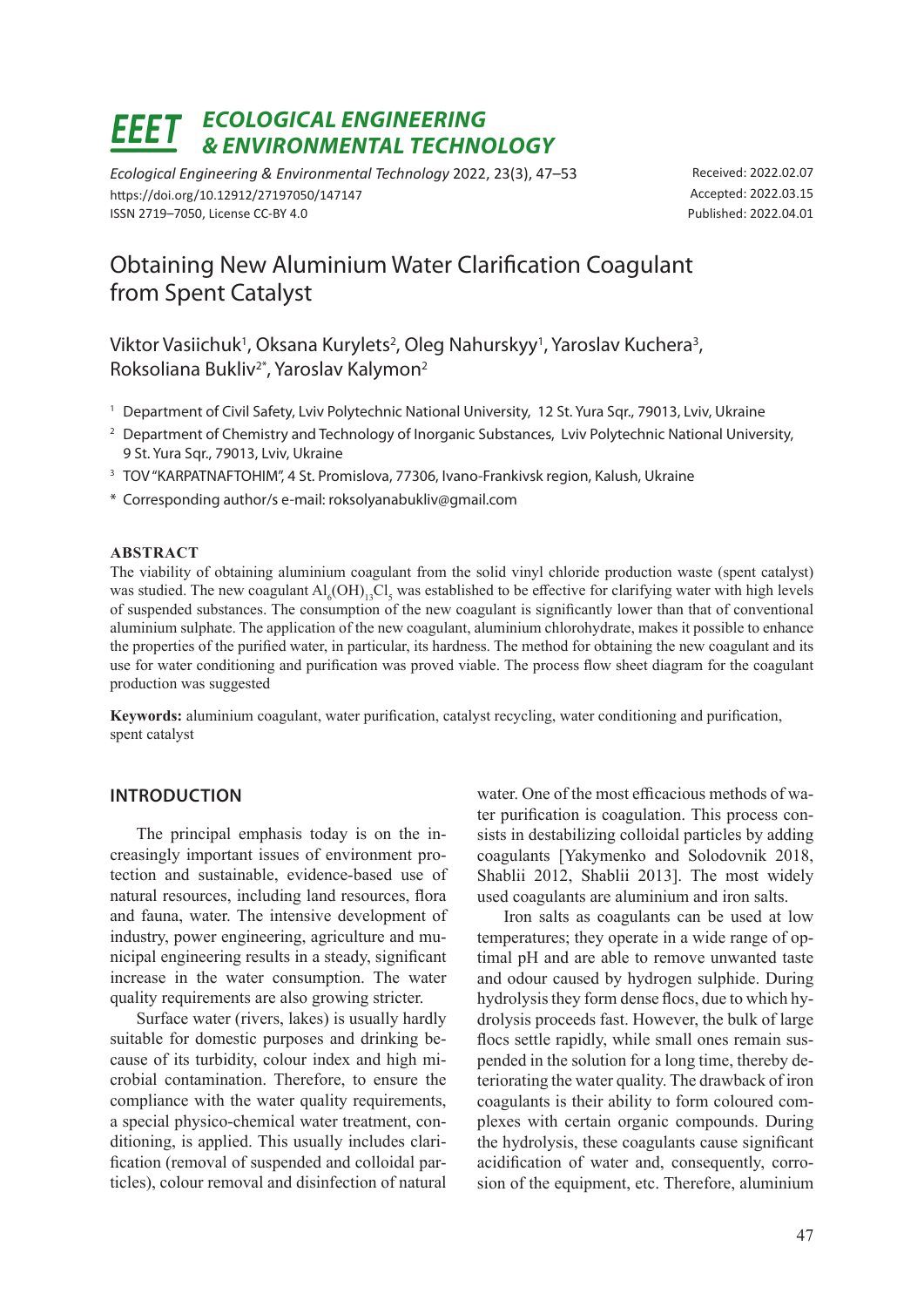salts are more widely used [Zawawi et al. 2020, Solodovnik 2019, Fouad et al. 2016, Zinoveev et al. 2021, Astrelin and Ratnaviry 2015].

Usually, aluminium sulphate and aluminium chlorohydrate are used for water conditioning and purification. Aluminium sulphate  $\text{Al}_2(\text{SO}_4)_3$  18H<sub>2</sub>O is obtained by treating bauxites, nephelines or clays with sulphuric acid. It is water-soluble and is relatively inexpensive. It is used as powder and 23–25% solution. When using the solution, there is no need to install special coagulant-dissolving equipment at water treatment stations. At coagulation, aluminium sulphate interacts with calcium salts (hydrocarbonates) and magnesium salts dissolved in water with forming flocs of aluminium hydroxide and gypsum.

Despite the considerable benefits, aluminium sulphate has certain drawbacks. It is effective in a small range of  $pH - 5-7.5$ . When using it at low temperatures, coagulation (flocs formation and sedimentation) proceeds slowly. The purified water contains excessive amounts of aluminium compounds, and this poses the risk of excessive aluminium getting into the purified water and flocs formation after the water has been supplied to the consumers [Nowacka et al. 2014, Liqing Li 2021].

Aluminium chlorohydrate salts $\text{Al}_{\text{m}}(\text{OH})_{\text{n}}\text{Cl}_{\text{3m-n}}$ (Оха) offer significant benefits as compared to most widely used aluminium sulphate. When using them, the water salt content increases not so significantly as in case of adding aluminium sulphate. They are effective in a wider range of pH (6–9). Due to the high level of water-soluble aluminium, the duration of flocs formation drops significantly and the rate of their sedimentation increases. They effectively perform at low temperatures. Lower doses of the reagents used for water clarification result in low residual aluminium levels, increased filter run, improved water stability index, increased disinfecting power due to deeper coagulation of impurities [Homelia et al. 2017].

Besides, aluminium chlorohydrates, in comparison with aluminium sulphate, less strongly reduce water alkalinity, which makes it possible to use them for water purification with a low alkalinity without prior alkalization [Radovenchyk et al. 2014, Homelia et al. 2017].

Aluminium chlorohydrates are still obtained using expansive metal aluminium or freshly precipitated aluminium hydroxide. This method needs sophisticated equipment for carrying out the processes at an elevated pressure and temperature. It should be noted that there are practically no aluminium deposits in Ukraine and almost all of this metal is imported. The operating production facilities do not meet the demand for them created by water supply stations, let alone wastewater treatment stations and water conditioning and purification stations. In other words, such coagulants are expensive albeit effective.

Water conditioning and purification can also be based on a mixed iron-aluminium coagulant, which is prepared using solutions of aluminium sulphate and ferric chloride at a ratio of 1:1 by weight. The recommended proportion can be changed depending on the specific operating factors. Water treated with mixed coagulant does not cause hard deposits even at low temperatures. Flocs formation and sedimentation proceed quite rapidly. The formed flocs settle uniformly. The application of the mixed coagulant allows a significant reduction in the consumption of the reagents [Yakymenko and Solodovnik 2018, Shablii 2012]. However, using these two coagulants entails serious complication of the purification technology and causes an increased salt content in the purified water. Each of the above-described coagulants has its benefits and disadvantages. Therefore, we carried out the study aimed at obtaining new coagulants that would meet most of the listed requirements.

The aim of the study was: (i) to analyse the raw materials available at Karpatnaftokhim and select suitable ones for obtaining the coagulant, (ii) to determine the optimal technological conditions for the coagulant synthesis, and (iii) to develop the process flow sheet for the coagulant synthesis.

## **MATERIALS AND METHODS**

At different stages of the production, Karpatnaftokhim uses various catalysts. Mostly, those are supported catalysts, in which the active agent is affixed to the support, usually inert. For instance, in the vinyl chloride production, at the oxychlorination stage, the reaction occurs in the fluidized bed of the catalyst. Copper chloride applied on aluminium oxide is used as a catalyst. This catalyst has a highly developed porous structure and, correspondingly, high specific surface area and contact surface area. The  $CuCl<sub>2</sub>$  mass fraction is 4.5–5.5% and the rest is aluminium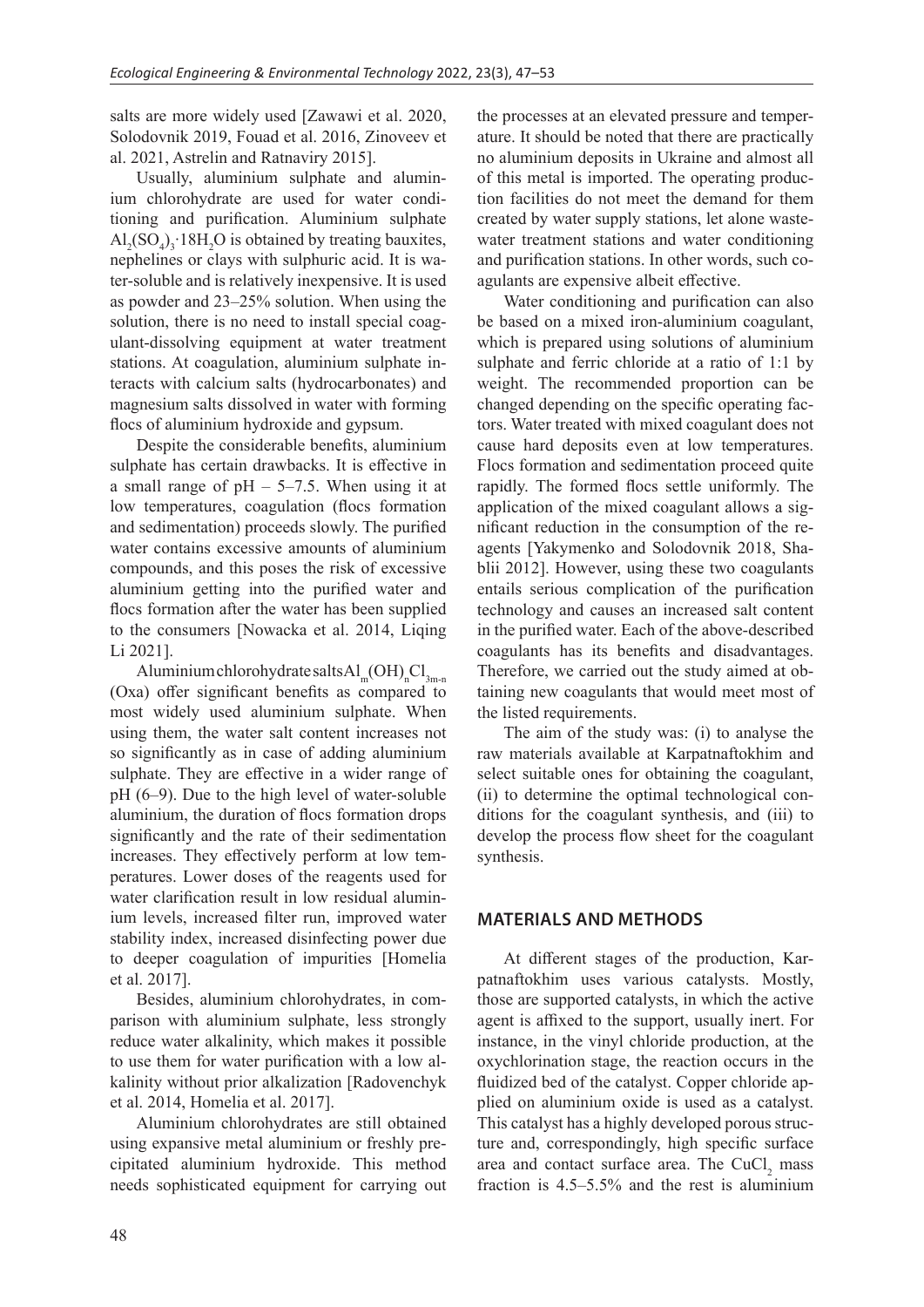oxide. In the process of using the catalyst, only the CuCl<sub>2</sub> mass fraction decreases, and  $AI_2O_3$ stays unchanged. This aroused the interest in using this spent catalyst for synthesizing aluminium chlorohydrates. The first stage of the study was aimed at developing the technique for obtaining aluminium chlorohydrate from the spent aluminium-containing oxychlorination catalyst.

Hydrochloric acid (6 mol/dm<sup>3</sup>) was added in small portions of  $20 \text{ cm}^3$  to the weighed quantity of the catalyst. The catalyst was taken in excess. The reaction mixture was heated in the water bath to speed up the process. To achieve better dissolution, the mixture was allowed to stay for two days. After that, the solution was poured off and the precipitate was dried and weighed. Based on the difference in the weights of the catalyst before and after the reaction, the amount of the substance that had reacted (dissolved) was evaluated. This made it possible to calculate the degree of recovery, which amounted to 47%.

By analysing the results, we can state that using spent oxychlorination catalyst as a recyclable material for producing the coagulant allows obtaining a partial solution to the problem of the disposal of the solid waste containing mostly aluminium compounds and small amounts of copper chloride. The amount of solid waste is respectively reduced by 47%, which is economically and environmentally beneficial for Karpatnaftokhim.

The solution obtained after the contact of the acid with the catalyst contained the compounds of aluminium and copper. To separate this mixture, the displacement reaction of copper with more active aluminium ( $\Delta E = +0.34 - (-1.66) = 2$  V) was used. Scrap aluminium wire was added to the solution. To achieve a complete displacement of copper from the solution, aluminium was added in excess. The reaction proceeded violently with a release of the gas and formation of a highly dispersed phase – elemental copper powder, which gradually settled down on the flask bottom. The contents of the flask were filtrated. No copper ions were detected in the filtrate, and the percentages of aluminium and chlorides are presented in Table 1. Based on the outcomes and calculations, the formula of the obtained substance was

**Table 1**. Coagulant composition

| Item number | Composition            | Value |
|-------------|------------------------|-------|
|             | Aluminium, % by weight | 16.27 |
|             | Chlorides, % by weight | 18.34 |

determined to be  $\text{Al}_{6}(\text{OH})_{13}\text{Cl}_{5}$ . To verify the viability of using it for water purification, experimental studies were carried out.

## **RESULTS AND DISCUSSION**

It is known that the effect of coagulation depends on the content of the active agent in the reagents that forms flocs of metal hydroxides in the water. To compare the obtained substance with other conventional coagulants, the aluminium content was expressed as that of  $Al_2O_3$ . According to the calculation, the  $Al_2O_3$  content in the solution of the obtained coagulant is 30.74% and, calculated with reference to the dried substance, it is 54.59%. By way of comparison, in purified aluminium sulphate (state standard GOST 12966–85), the  $Al_2O_3$  content is to be no less than 13.5%, and in aluminium chlorohydrate  $\text{Al}_2\text{OH}$ <sub>2</sub>Cl ⋅ 6H<sub>2</sub>O it is to be 40–44%. Therefore, the obtained  $\text{Al}_6\text{(OH)}_{13}\text{Cl}_5$  has a high content of the main substance, which allows achieving maximum coagulation at a lower consumption of the reagent as compared to other coagulants.

To induce coagulation of colloidal particles, it is necessary to reduce their ζ-potential to the critical value. One of the methods to reduce the ζ-potential of a colloidal system is raising in the water the concentration of electrolytes, which are coagulants [Kulskiy 1983]. Hence, the coagulation rate and efficiency are proportional to the metal cation concentration, i.e. the higher the concentration of the coagulant, the more effectively the process of floc formation proceeds. However, it should be taken into account that as the amount of the coagulating agent increases, a charge reversal can occur, increasing the water turbidity to the initial value. As it was mentioned above, the aluminium content in the obtained coagulant is quite high. Therefore, a little amount of aluminium-containing coagulants is needed for effective coagulation.

The second stage was the experimental study of the efficiency of the obtained coagulant, namely the selection of its concentration and dose. Therefore, to study the properties of  $\text{Al}_6\text{(OH)}_{13}\text{Cl}_5$ , its 1%, 2% and 5% solutions were prepared. Using the optimal dose of the coagulant ensures the maximum removal of contaminants from the water and the minimum residual levels of aluminium in the water (state standard GOST 2874–54) [6, 12–14]. The optimal concentration of the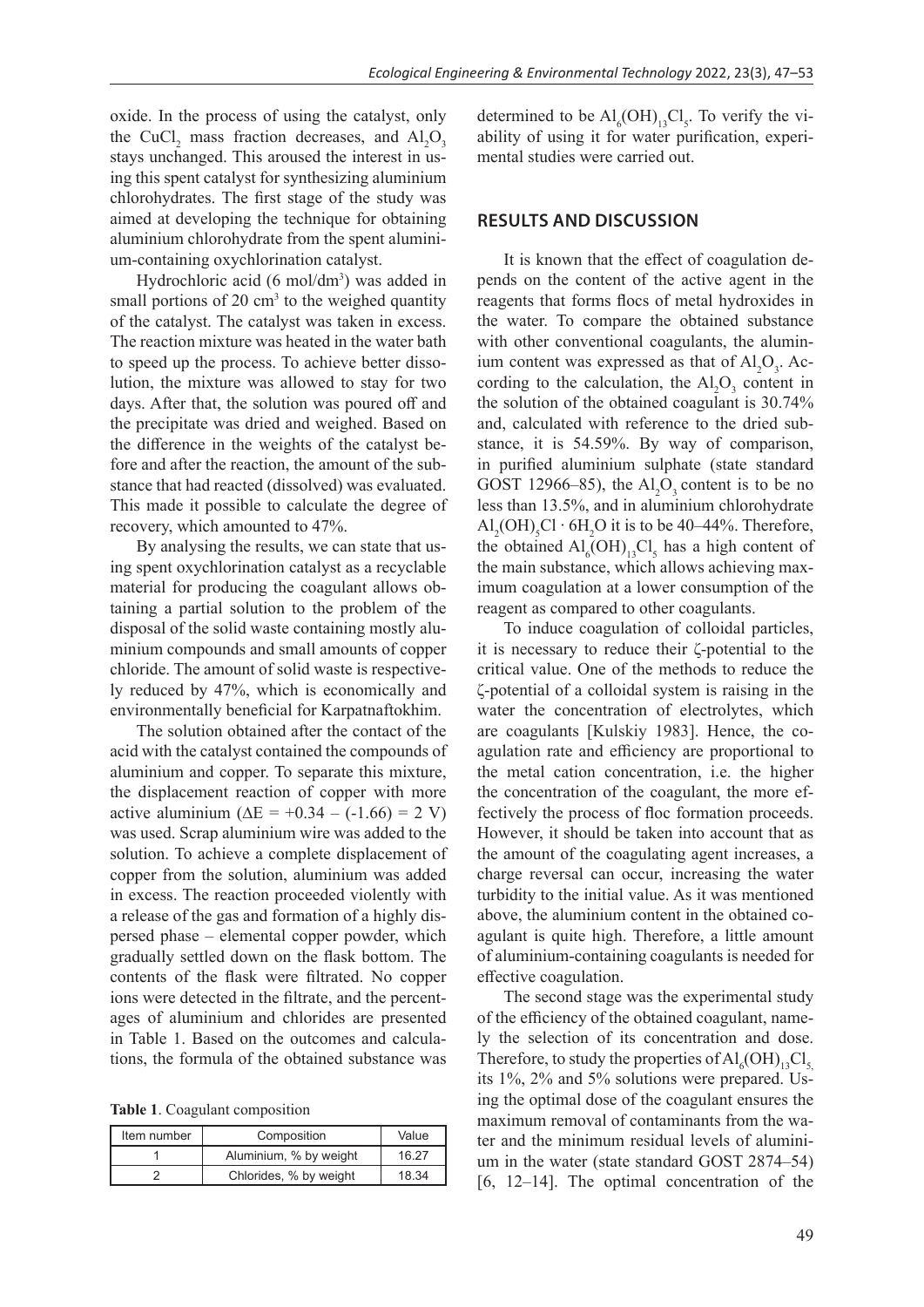coagulant was evaluated in the following way. For the study, water with a high content of suspended particles  $(1600 \text{ mg/dm}^3)$  was taken. The water was poured into three cylinders, 1000 cm<sup>3</sup> into each. Then  $10 \text{ cm}^3$  of  $1\%$ ,  $2\%$  and  $5\%$  solutions of  $\text{Al}_6\text{(OH)}_{13}\text{C}_1$  was added into the cylinders, respectively. After adding the coagulant, the water was intensively stirred for 2 min., after which it was allowed to settle. In the purified water the amount of suspended substances was determined gravimetrically in 30 min, 2 hours, 5 hours and 24 hours after adding the coagulant.

It should be noted that after adding the coagulant into the system, pH of the water under study decreases. This is due to the formation of acidic compounds as a result of the coagulant hydrolysis. This is a fully expected result because as the weight percent of the aluminium-containing substances increases, the amount of the hydrolysis products also increases. The results of the analyses are presented in Figure 1.

It should be noted that as soon as several minutes after adding the 1% coagulant solution, the water went turbid and then the flocs formed intensively and the precipitate settled down. Figure 1 shows that in the case of using 1% solution, within the first 30 min. after adding the coagulant an abrupt reduction in the concentration of suspended substances was observed. For instance, in 30 min. after adding the reagent the amount of suspended substances decreased by 89.4% as compared to the initial amount. When 5% and 2% solutions were used, the clarification process occurred less intensively. For instance, in 30 min. after adding the coagulant the colloidal particles concentration dropped by 21.3% for 5% solution and by 34.6% for 2% solution.

The results of the analysis reveal that the best performance of the clarification process is achieved when adding 1% coagulant solution to the water since in 24 hours almost complete clarification was observed. When adding 2% and 5% solutions, the amount of suspended substances was reduced by 94.6% and 85.3% compared to the initial value, respectively. In case of these solutions, the incomplete clarification can be put down to the charge reversal of some colloidal substances due to the high concentration of the coagulant. Therefore, it was decided to use 1% solution of the obtained coagulant.

The coagulation process is significantly impacted by the coagulant dose. The optimal dose is the lowest one that ensures the best clarification result. The value of the coagulant dose depends on the quality of the water being treated and the degree of its contamination with colloidal and suspended particles. Therefore, the optimal amount (dose) of the coagulant for specific water is usually estimated experimentally. To determine the optimal dose of the coagulant to be added to the water containing 1600 mg/dm3 of suspended substances, different volumes of the 1%  $\text{Al}_6\text{(OH)}_{13}\text{C}_{15}$  solution were added. After that the water was intensively stirred. In 30 min. the purified water was analysed for the concentration of suspended particles. The changes in the hardness and chloride levels in the water treated with the coagulant were evaluated (Table 2).

Figure 2 shows that the coagulant dose of 1 ml/dm3 suffices to significantly reduce the



**Figure 1**. Effect of the coagulant concentration and clarification time on the concentration of suspended substances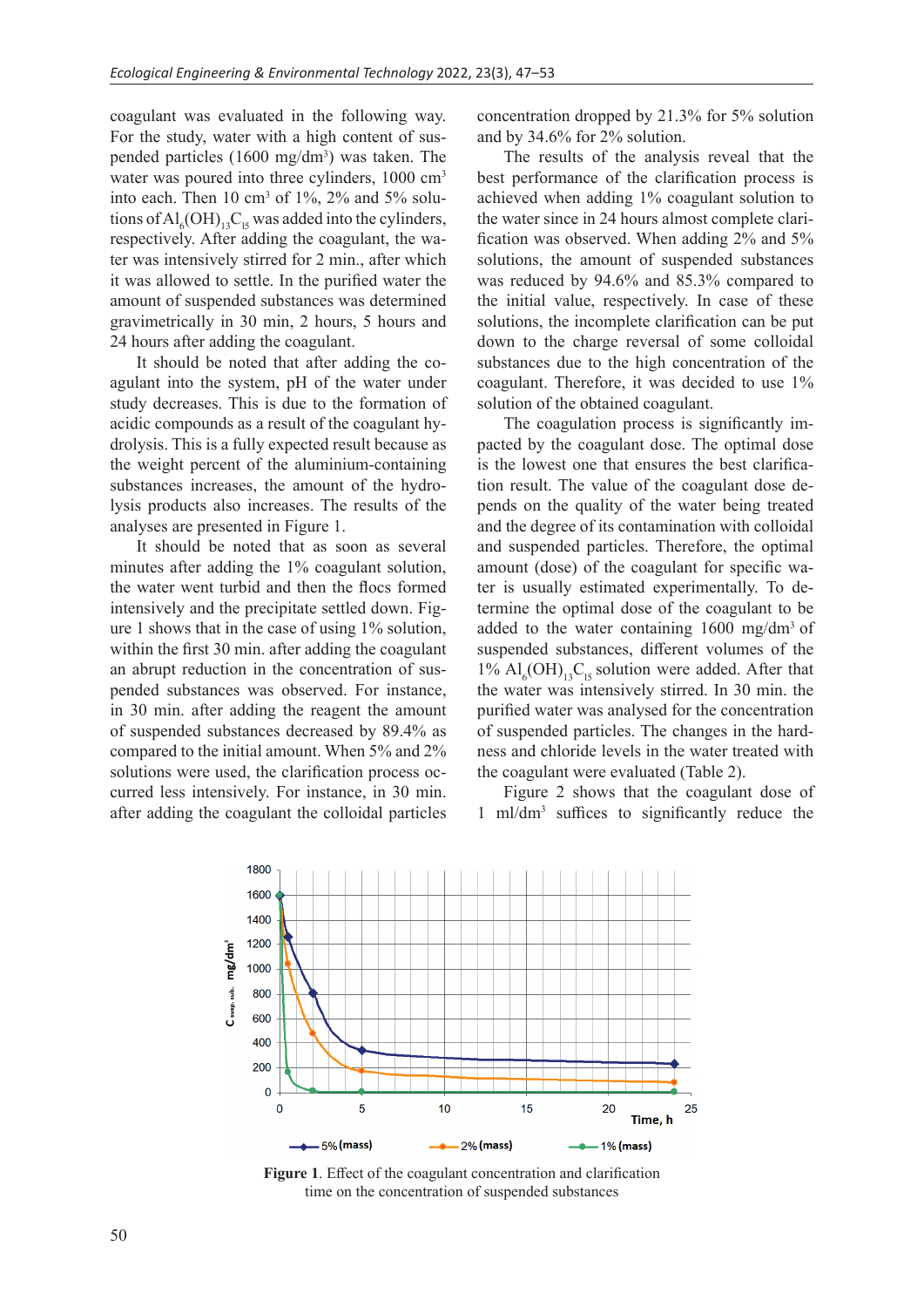concentration of the suspended substances in water. In these conditions, the water turbidity dropped by 74.2%. For the increased dose of 5 ml/dm3 , the concentration of colloidal particles is 219 mg/dm<sup>3</sup>, i.e. it decreases by 86.3 % of the initial value. Further increase in the coagulant dose does not result in any considerable reduction in the concentration of suspended substances. For instance, adding 10 ml/dm3 the colloidal substances content decreases by 89.4%, while adding 20 ml/dm3 results in a 90.8% reduction.

Besides, the change of the concentration of colloidal substances in the water during the clarification was studied. As Figure 3 shows, intensive clarification takes place within 1–1.5 hours after adding the coagulant. During this time, active adsorption of most dispersed substances occurs on the highly developed specific surface area of aluminium chlorohydrate. Following that period, the clarification degree hardly changes. The coagulant dose also influences the chloride level and water hardness (Table 2).

The results show that an increase in the coagulant dose results in an increase in the chloride level in the purified water. The amount of the reagent also influences the water hardness. For instance, for 1 ml/dm<sup>3</sup> and 5 ml/dm<sup>3</sup>, Ca<sup>2+</sup> level decreases as compared to the initial value, but rises as the dose increases. This is put down to the fact that for low coagulant concentrations, the formed flocs of aluminium hydroxide partially adsorb bicarbonate salts present in the water. As the dose of the reagent increases, the amount of the acidic products of hydrolysis, which transform insoluble suspended calcium carbonate particles into soluble compounds, also grows. Based on the analysis of the obtained experimental data, it was found that the optimal dose of  $1\%$   $\text{Al}_6\text{(OH)}_{13}\text{C}_{15}$  solution

**Table 2**. Purified water composition Item Coagulant dose, Сl- level,

| Item   | Coagulant dose,    | CI-level,          | Hardness,            |
|--------|--------------------|--------------------|----------------------|
| number | ml/dm <sup>3</sup> | mg/dm <sup>3</sup> | mmol/dm <sup>3</sup> |
|        |                    | 95                 | 12                   |
| 2      |                    | 200                |                      |
| 3      | 5                  | 300                |                      |
|        | 10                 | 550                | 12                   |
| 5      | 15                 | 745                | 22                   |
| հ      | 20                 | 1305               | 37                   |

is 5 ml/dm<sup>3</sup>. According to the results presented in Figure 3, it was calculated that when adding the said amount of the coagulant, 0.7 hour of clarification results in the clarification degree of 87.5% and water hardness of 4 mmol/dm<sup>3</sup> (Table 2). It should be noted that when using the obtained coagulant, the residual aluminium level in the purified water is within the guideline range and does not exceed 0.3 mg/dm<sup>3</sup>.

The studies the results of which are discussed above and literature data analysis provided the basis for developing the process flow sheet diagram for obtaining the new coagulant, aluminium chlorohydrate  $(Al<sub>6</sub>(OH)<sub>13</sub>Cl<sub>5</sub>)$ . According to the developed flow sheet diagram, spend ethylene oxychlorination catalyst is fed into the tank 2. Hydrochloric acid is also pumped into that same tank. In two days, the obtained solution goes into the cementation reactor 3, which was first filled with aluminium scrap. The undissolved catalyst is discharged through the bottom of the tank 1 for further disposal. In the cementation reactor the solution is additionally enriched with aluminium. In two days the obtained coagulant is pumped into the tank 4, wherefrom it goes to the consumers. The copper precipitate through the bottom in the tank 3 goes for disposal.



**Figure 2**. Effect of the coagulant dose on the concentration of suspended substances in the water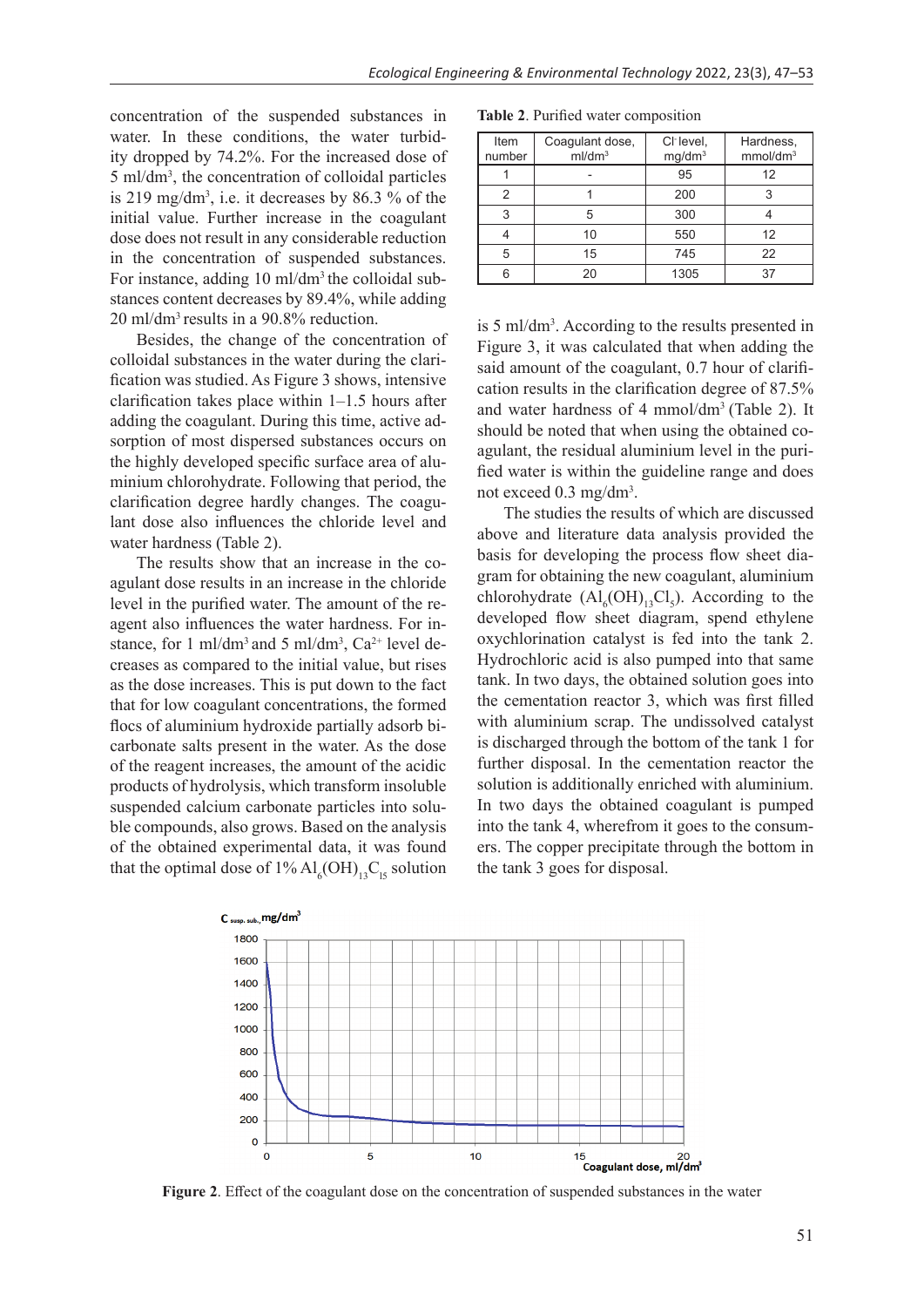

**Figure 3**. Effect of the coagulant dose and clarification time on the concentration of suspended substances in the water.



**Figure 4**. Flow sheet diagram for obtaining Al6(OH)13Cl5:  $1, 4$  – pumps,  $2$  – reactor,  $3$ –cementation reactor,  $5$  – tanks for storing the finished product.

### **CONCLUSION**

The method of obtaining the new aluminium chlorohydrate coagulant from spent catalysts was developed. Such coagulants can be adapted for various sources of water supply, which differ in the mineral composition and requirements to the quality of the clarified water. Obtaining the coagulant mainly relies on using industrial waste – the spent catalyst, which makes it possible to improve the ecological well-being of Karpatnaftokhim and to reduce the adverse impact of the solid waste on the environment. If necessary, a coagulant with specific properties can be obtained without significant changes to the process flow sheet diagram.

## **REFERENCES**

- 1. Astrelin, M. and Ratnaviry Kh. 2015. Physicochemical methods of water purification. Water management: Textbook. [in Ukrainian].
- 2. Fouad M., El-Gendy A.S., Azim T.A., Razek M.A. 2016. Evaluation of leached metals in recovered aluminum coagulants from water treatment slurry. Water Science & Technology, 75(4). DOI: 10.2166/ wst.2016.582.
- 3. Homelia M.D., Krysenko T.V., Trokhymenko H.H. 2017. Otsinka efektyvnosti koahuliantiv, syntezovanykh iz vidkhodiv vyrobnytstv aliuminiiu, pry ochyshchenni vody /Intehrovani tekhnolohii ta enerhozberezhennia. Shchokvartalnyi Naukovo-Praktychnyi Zhurnal, 4, 80–85. [in Ukrainian]
- 4. Kulskiy L.A. 1983. Teoreticheskie osnovyi i tehnologiya konditsionirovaniya vodyi. K.: